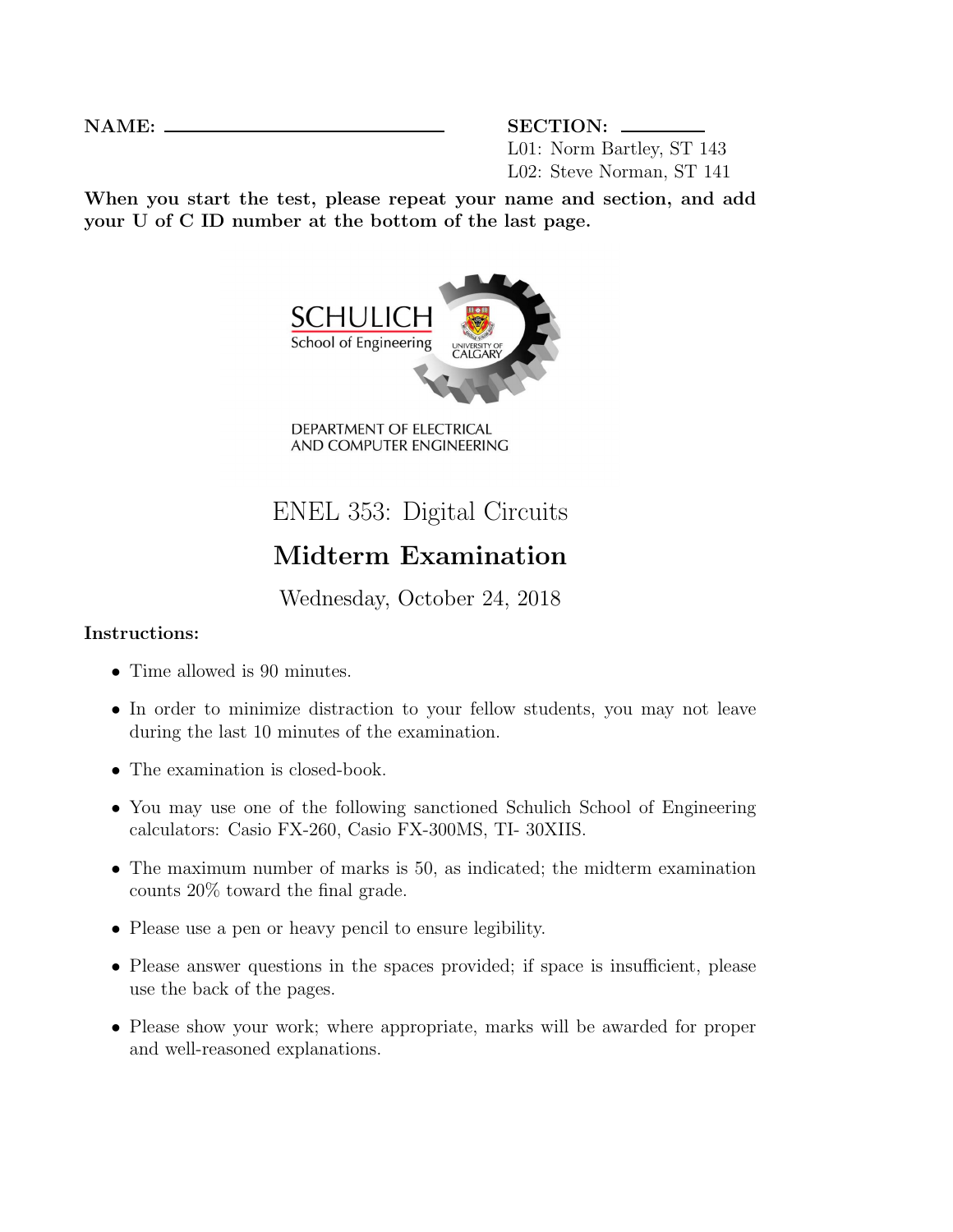- 1. Questions about encodings of numbers. [11 marks total.]
	- (a)  $[2 \text{ marks.}]$  Use repeated division to convert  $77_{10}$  to binary representation.

- (b) [1 mark.] Use the result of part (a) to find the hexadecimal representation of  $77_{10}$ .
- (c)  $\lceil 1 \text{ mark.} \rceil$  What is the value of 7064<sub>8</sub> as a decimal number?
- (d)  $[2 \text{ marks.}]$  Convert 10101000100011<sub>2</sub> to octal representation.

(e)  $[4 \text{ marks.}]$  Consider the 8-bit pattern  $10110011_2$ . What decimal number does it represent in an unsigned binary system?

What decimal number does it represent in a 8-bit sign/magnitude system?

What decimal number does it represent in a 8-bit two's-complement system?

(f) [1 mark.] Find the unsigned 6-bit binary integer corresponding to the Gray code 100101.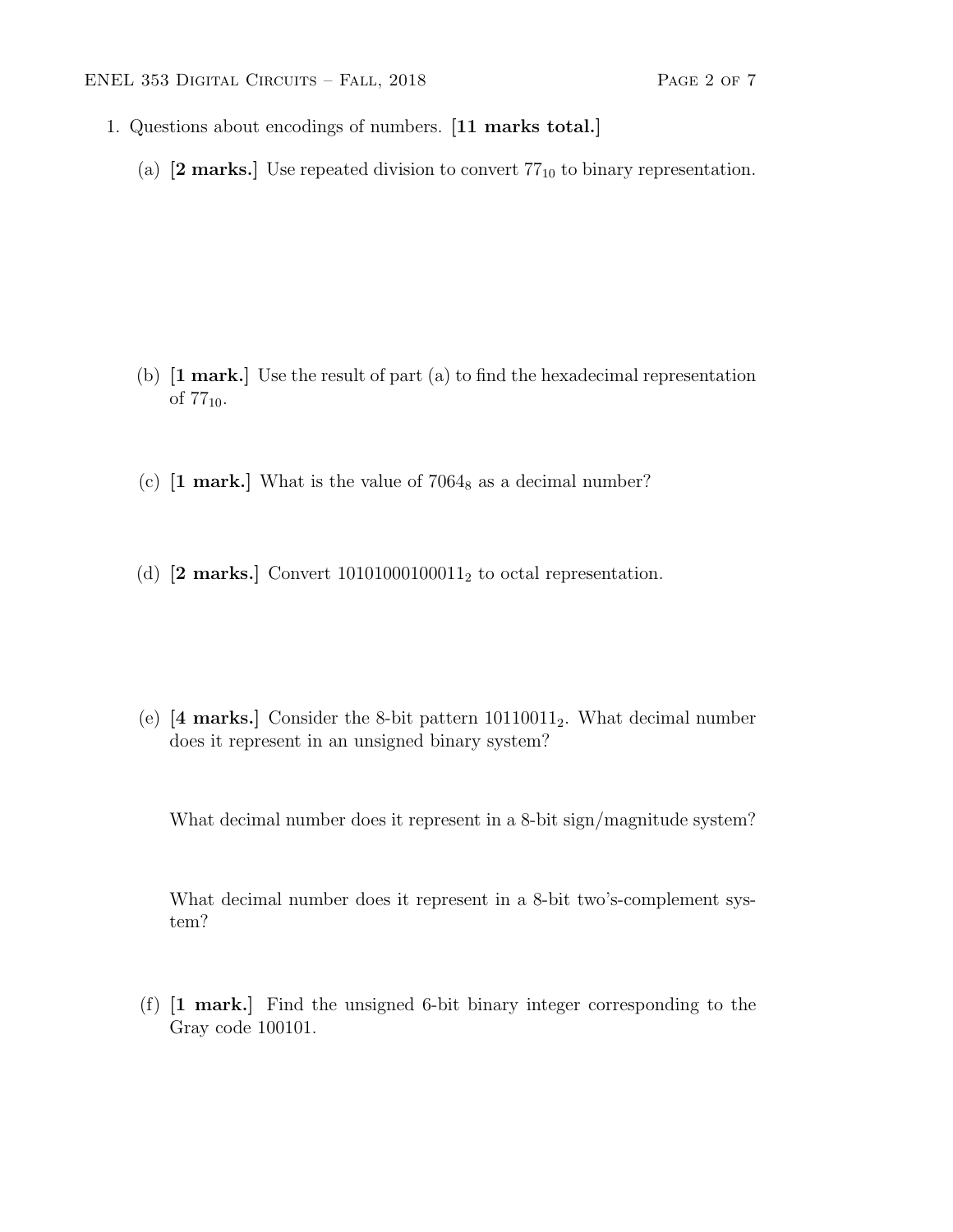- 2. [5 marks total.] Questions about binary integer addition.
	- (a) [2 marks.] Consider this 16-bit binary addition:

| carries: | $\overline{1}$ | 1111 1111 1100 1100 |
|----------|----------------|---------------------|
| $a$ :    |                | 1100 0101 1110 0010 |
| h٠       |                | 1011 1101 1010 0111 |
| sum:     |                | 1000 0001 1000 1001 |

If  $a, b$  and the sum are all interpreted as unsigned numbers, is there overflow in the addition? Give a reason for your answer.

If a, b and the sum are all interpreted as two's-complement numbers, is there overflow in the addition? Give a reason for your answer.

(b) **[3 marks.**] Bit patterns  $10101<sub>2</sub>$  and  $01101<sub>2</sub>$  are supplied as inputs to a 5-bit binary adder circuit. What are the values of the sum and overall carry-out? (Give both answers as sequences of one or more bits.)

3. [3 marks.] The table below shows some voltage specifications for the Advanced High-Speed CMOS logic family using a power supply voltage of 5.00 V.



Give ranges of voltages that are as precise as possible for nodes n1, n2, n3, n4, and  $n5$ . If for some node(s) it is not possible to give a range of voltages, give a reason for that.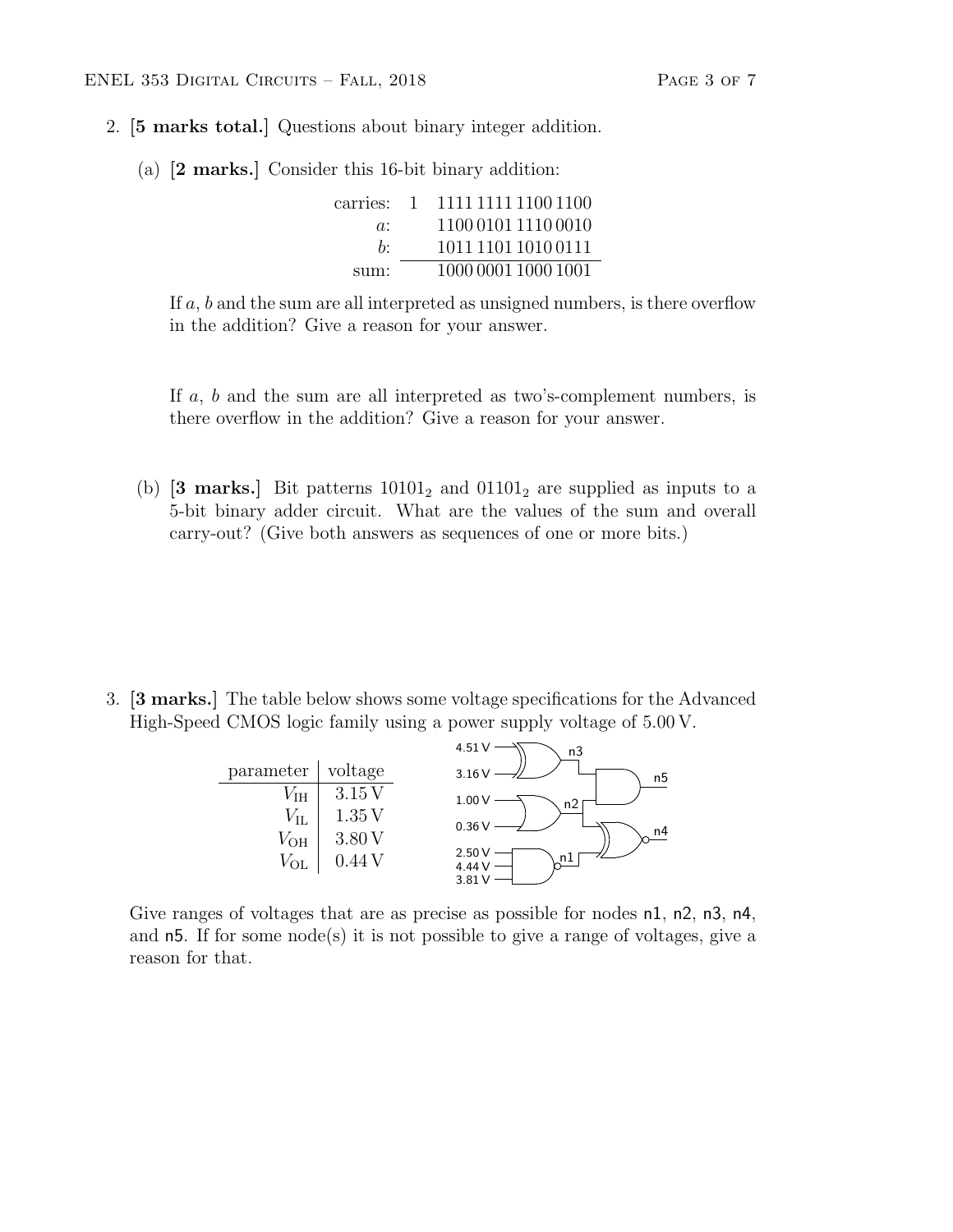4. [6 marks.] Consider the Boolean expression below:

$$
Y = \overline{A}\,\overline{C}\,\overline{D} + \overline{A}B\overline{C} + AB\overline{C}D + B\overline{C}D + A\overline{B}\,\overline{C} + AB\overline{C}\,\overline{D}.
$$

Use *algebraic manipulation* to simplify  $Y$  to a minimal SOP form having three product terms and six literals. You do not have to give names and numbers for theorems you use along the way, but you must clearly show all your steps. (Do not use a K-map.)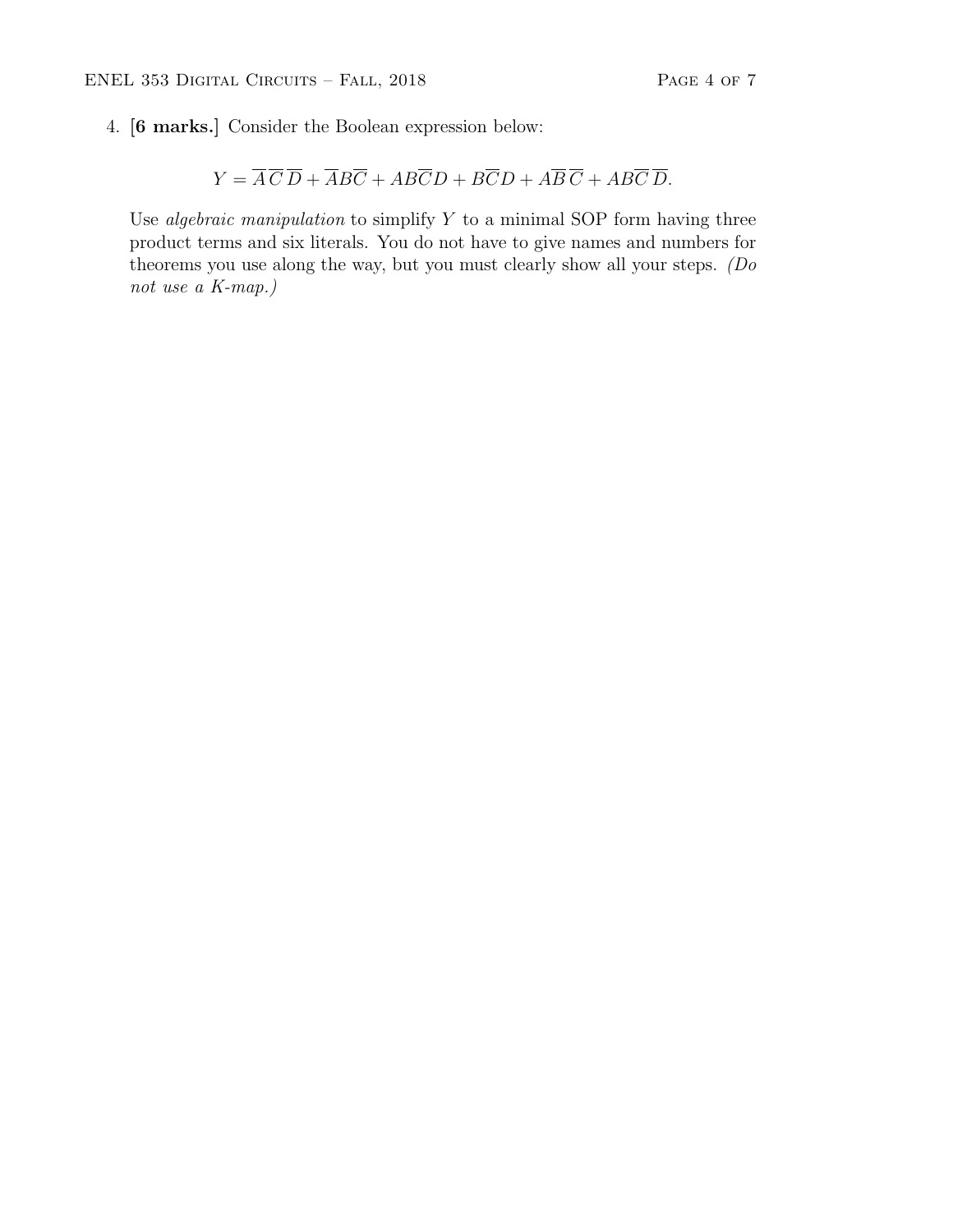- 5. [15 marks total.] Questions on K-maps and minimal forms.
	- (a)  $[10 \text{ marks.}]$  Consider the function Y given in the truth table below. Use the first K-map to derive all minimal SOP expressions for  $Y$ , then use the second blank K-map to derive all minimum POS expressions for Y. You may add more maps if you need them.

|  | Find all minimal       |
|--|------------------------|
|  | <b>SOP</b> expressions |



|  | Find all minimal |
|--|------------------|
|  | POS expressions  |



| А              | В              | $\, C \,$      | D              | Υ                     |
|----------------|----------------|----------------|----------------|-----------------------|
| $\overline{0}$ | $\overline{0}$ | $\overline{0}$ | $\overline{0}$ | $\overline{0}$        |
| $\overline{0}$ | $\overline{0}$ | $\overline{0}$ | $\mathbf 1$    | $\overline{0}$        |
| $\overline{0}$ | $\overline{0}$ | $\mathbf{1}$   | $\overline{0}$ | X                     |
| $\overline{0}$ | $\overline{0}$ | $\mathbf{1}$   | $\mathbf{1}$   | $\overline{0}$        |
| $\overline{0}$ | $\mathbf{1}$   | $\overline{0}$ | $\overline{0}$ | $\mathbf 1$           |
| $\overline{0}$ | 1              | $\overline{0}$ | $\mathbf{1}$   | $\mathbf{1}$          |
| $\overline{0}$ | 1              | $\mathbf 1$    | $\overline{0}$ | $\mathbf{1}$          |
| $\overline{0}$ | 1              | $\mathbf{1}$   | $\mathbf{1}$   | X                     |
| $\mathbf{1}$   | $\overline{0}$ | $\overline{0}$ | $\overline{0}$ | $\overline{\text{X}}$ |
| $\mathbf{1}$   | $\overline{0}$ | $\overline{0}$ | $\mathbf 1$    | $\mathbf 1$           |
| $\mathbf{1}$   | $\overline{0}$ | $\mathbf{1}$   | $\overline{0}$ | $\mathbf{1}$          |
| $\mathbf 1$    | $\overline{0}$ | $\mathbf{1}$   | $\mathbf{1}$   | $\mathbf{1}$          |
| $\mathbf{1}$   | 1              | $\overline{0}$ | $\overline{0}$ | $\mathbf{1}$          |
| $\mathbf 1$    | 1              | $\overline{0}$ | $\mathbf{1}$   | $\overline{X}$        |
| $\mathbf 1$    | 1              | 1              | $\overline{0}$ | $\mathbf{1}$          |
| $\mathbf{1}$   | 1              | 1              | 1              | $\overline{0}$        |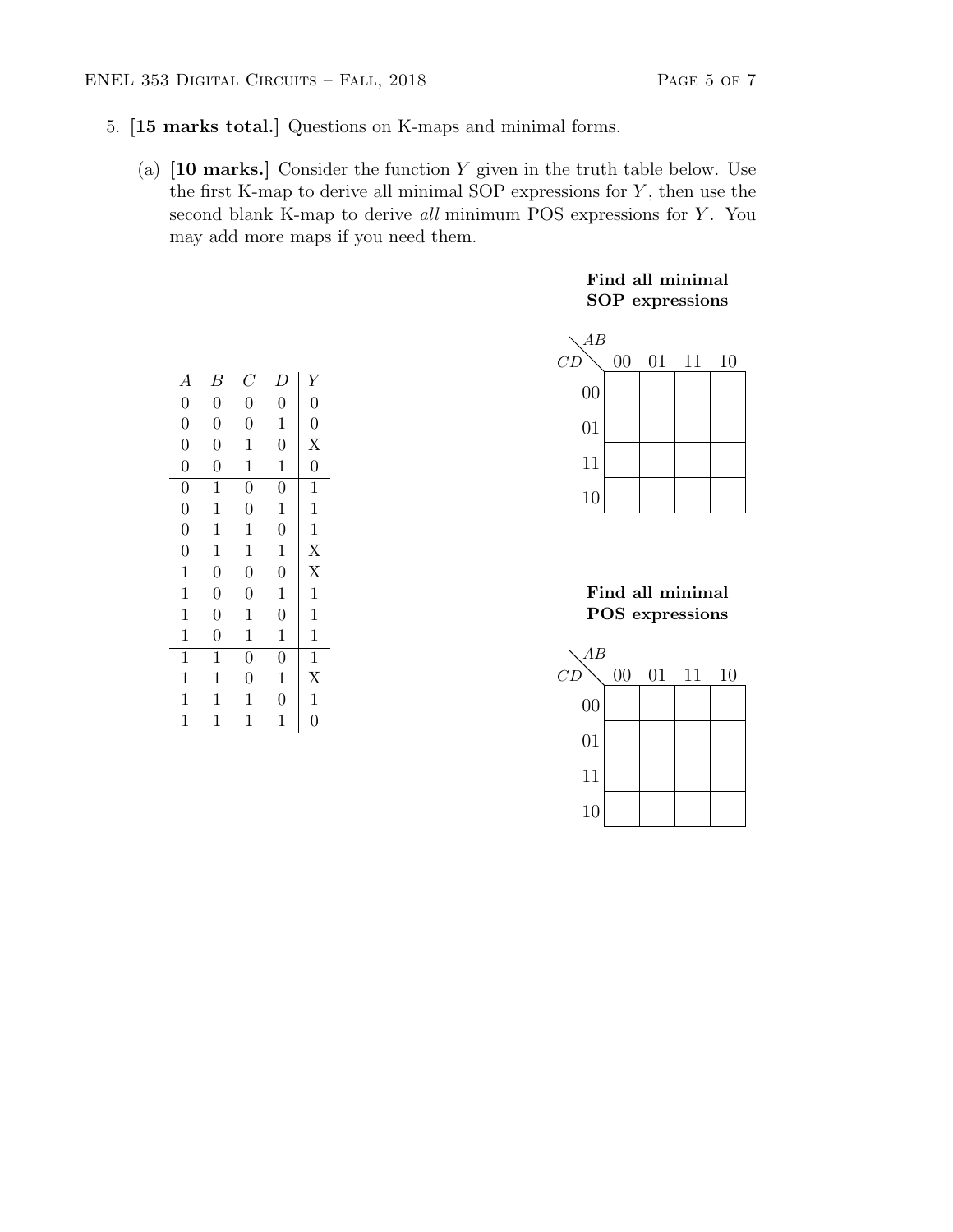(b) [5 marks.] Use the 5-variable K-map for the function Z given below to derive a minimal SOP expression. Indicate all distinguished 1-cells in the map, and identify all essential prime implicants.



6. [4 marks.] Consider schematic below:



Use "bubble-pushing" and/or Boolean algebra to find an SOP expression for Y as a function of  $A, B, C$ , and  $D$ .